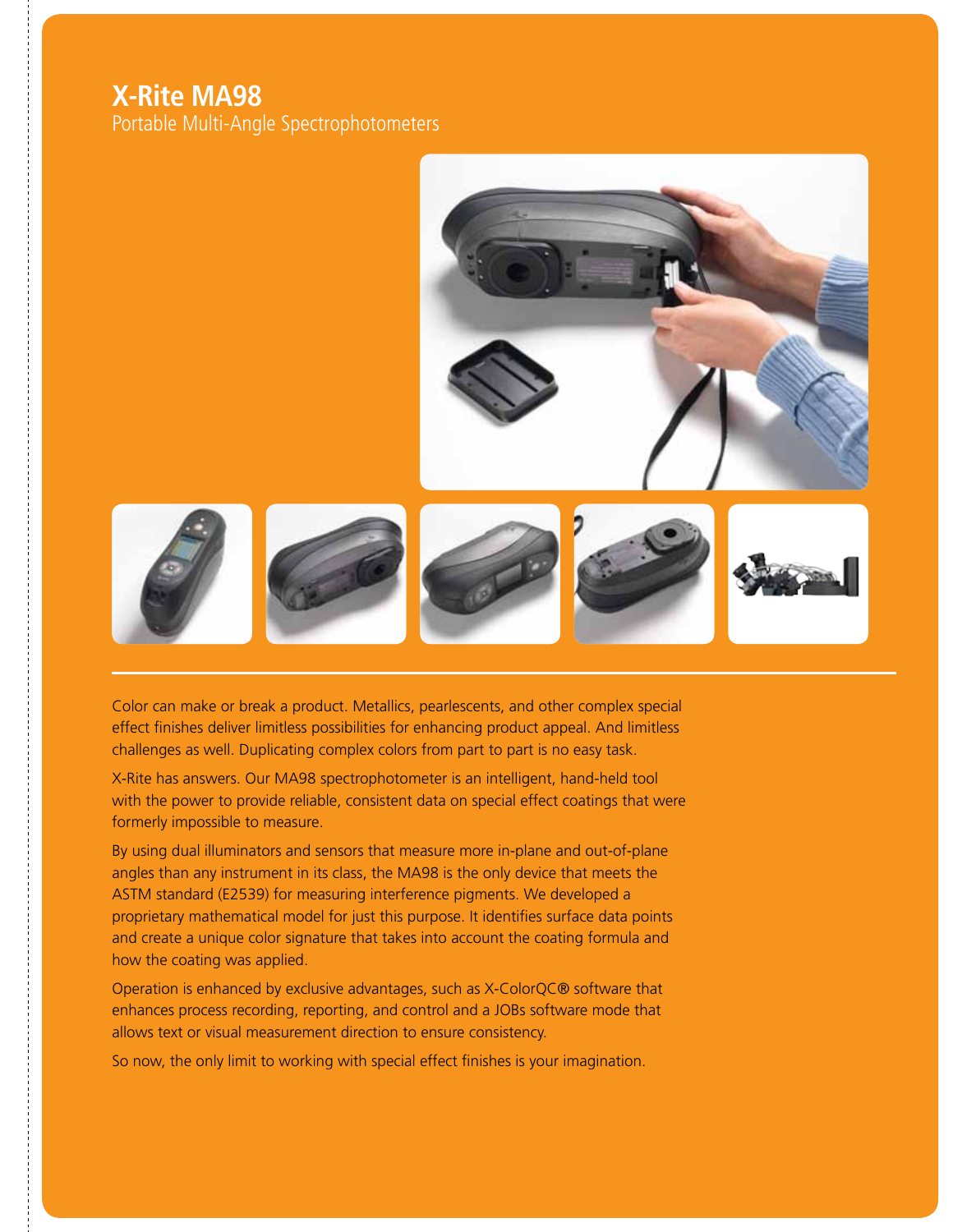

# **X-Rite: Your source for accurate color. On time. Every time.**

X-Rite is a world leader in providing global color control solutions for manufacturing and quality management requirements.

We lead the industry in offering service options to ensure uninterrupted performance of all X-Rite products. Training and educational resources are available globally and on line for both new and experienced users to optimize their color measurement capabilities.

Visit xrite.com for more information about X-Rite products. X-Rite customers worldwide may also call the Applications Support team at CASupport@xrite.com or Customer Service at 800-248-9748.

# **X-Rite MA98 Specifications**

#### Measuring Geometrics

Illumination 45°<br>Aspecular Viewing 15' Secondary Illumination<br>
Aspecular Viewing<br>
15°, 15° Aspecular Viewing

Angular Accuracy  $\pm 0.15^\circ$ 

Light Source Gas filled tungsten lamp Lamp Life 750,000 measurements typical Spectral Range 400nm – 700nm Spectral Interval 10nm (31 measured points) Measurement Range 0 - 400% Colorimetric Illuminants A, C, D50, D65, F2, F7, F11 & F12 Colorimetric Standard Observers 2° & 10° Colorimetric Scales L\*a\*b\*, L\*C\*h°, ∆E\*; ∆ECMC;

Effect Parameters xDNA, Flop Index

(Inter-instrument agreement)

AC Adapter 12vDC, 2.5 amps

Measurement storage 250 Standards

Data interface USB 2.0

Operating Temperature Range 50F to 104F (10C to 40C)

Storage Temperature Range -4F to 122F (-20C to 50C) Dimensions 3.4 x 4.5x 10.6 inches

Standards<br>ASTM

 ISO 7724 SAE J1545

 *Aspecular Viewing* -15°, 15°, 25°, 45°, 75°, 110° *Out-of-plane* 25°az90, 25°az-90, 60°az125.3, 60°az-125.3<br> **25°az-90, 60°az125.3**, 60°az-125.3

> Fiber Optic pick up coupled with DRS technology

Measurement Area Approx. 12mm (.5 inch)

∆E DIN6175, ∆E<sub>2000</sub>

Measurement Time Approx. 2 seconds

Reproducibility 0.18 ∆E\* avg on reference Series II<br>(Inter-instrument agreement) BCRA tile set

Repeatability 0.03 ∆E\* max on white cal plaque (20 measurements at 5 sec intervals)

Power Supply **Rechargeable Lithium Ion** battery pack 7.4vDC @ 2400mAh

Measurements per charge Up to 1500 measurements, Li ion dual battery packs

1000 Samples

Bluetooth wireless (in compliant countries only)

85% Relative Humidity max (non-condensing)

(8,7cm x 11,4cm x 26,9cm)

Weight 2.5 lbs 1.13 kgs

 ASTM E 2539, D 2244, E 308, E 1164, E 2194 DIN 5033, 6174, 6175-2

#### **X-Rite World Headquarters**

Grand Rapids, Michigan USA • (800) 248-9748 • +1 616 803-2100 ©2010, X-Rite, Incorporated. All rights reserved. PANTONE® and other Pantone LLC. trademarks are the property of Pantone LLC.

INFORMATION PROVIDED IN THIS DOCUMENT IS PROVIDED "ASIS" WITHOUT WARRANTY OF ANY KIND, EITHER EXPRESSED OR IMPLIED, INCLUDING BUT NOT LIMITED TO THE IMPLIED WARRANTIES OF MER- CHANTABILITY AND/OR FITNESS FOR A PARTICULAR PURPOSE. The user assumes the entire risk as to the accuracy and the use of this information. All text must be copied without modification and all pages must be included. All components of this information must be distributed together. This information may not be distributed for profit. © X-Rite, Incorporated 2010. X-Rite® is a registered trademark of X-Rite, Incorporated. Other brand and product names are trademarks of their respective holders. All trademarks may be registered in the United States and/or other countries. Product design and specifications subject to change without notice.

![](_page_1_Picture_52.jpeg)

![](_page_1_Picture_53.jpeg)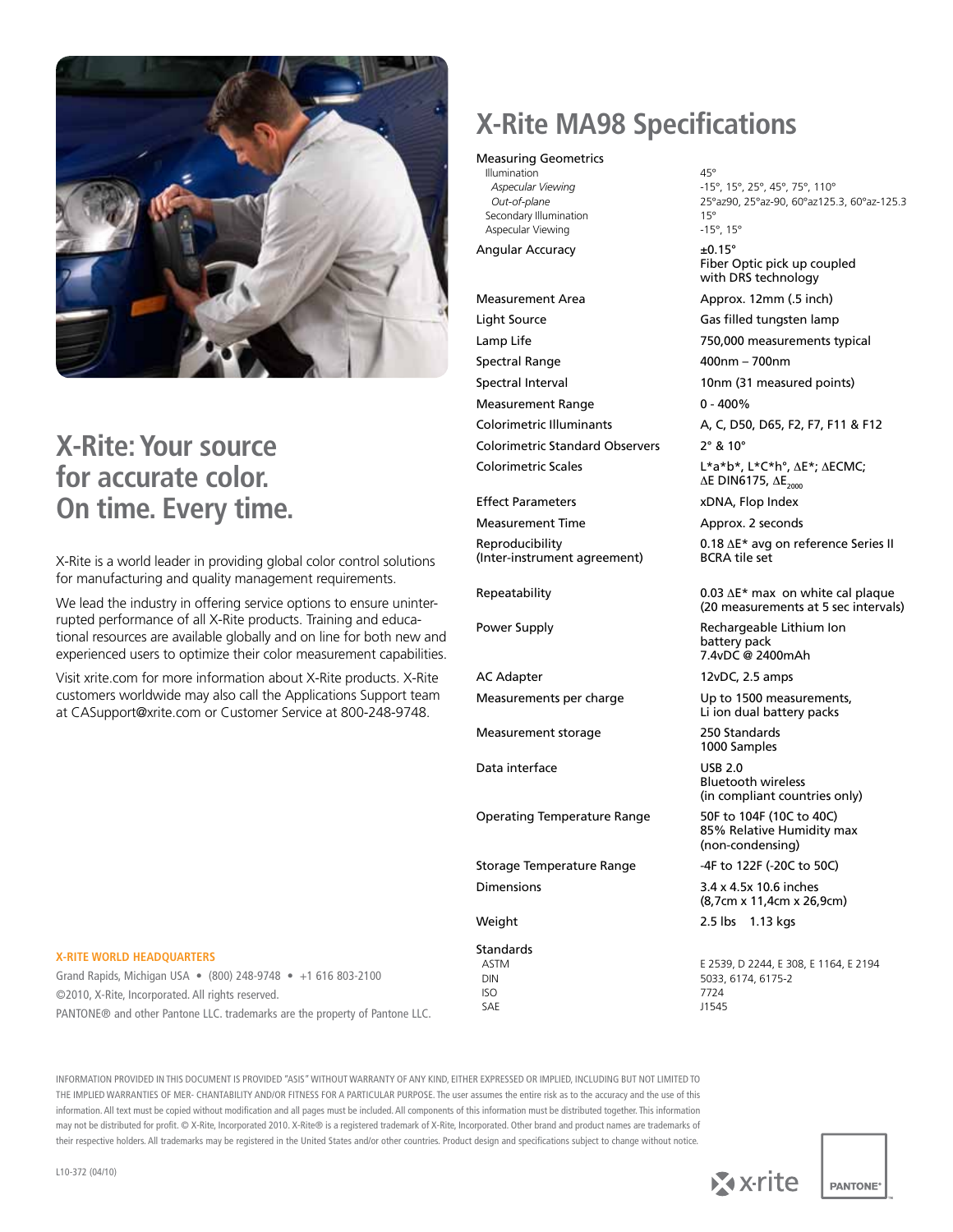![](_page_2_Picture_0.jpeg)

![](_page_2_Picture_1.jpeg)

Color Measurement and System Control

# **The New Technology X-Rite MA98™**

Portable Multi-Angle Spectrophotometer

![](_page_2_Picture_5.jpeg)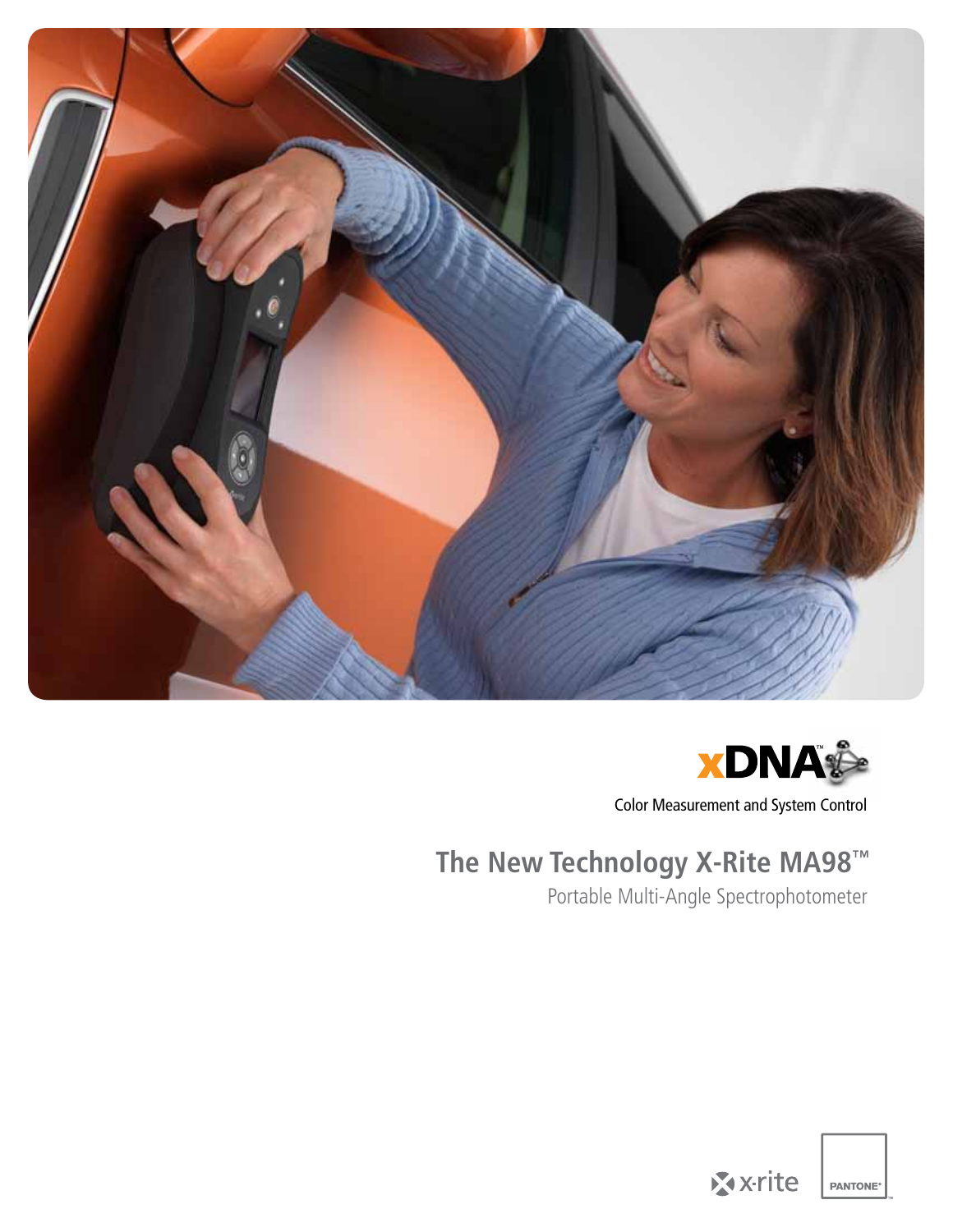![](_page_3_Picture_0.jpeg)

# **X-Rite MA98 Features and Advantages**

*Accurate, repeatable sample positioning.* Innovative user selectable pressure sensors ensure consistent sample interface on flexible or curved surfaces.

*Portable, lightweight.* The unit weighs a little more than a kilogram, making it ideally suited for long term use without discomfort.

*Rugged design.* Engineered to withstand demanding production environments. Supported by an unprecedented two-year warranty.

*xDNA™ driven.* Bundled with X-Rite's exclusive X-Color QC™ measurement and analysis software.

*Complete analysis.* Ten angles of measurement, including out-of-plane readings, and two illumination angles produce a precise, dimensional portrait for each color, a critical advantage when attempting to measure, analyze, or duplicate special effects paints and coating.

*Quick reads.* Consistent measurements are achieved in 2 seconds.

*Universal functionality.* Universal menu icons simplify usage while eliminating language barrier.

#### *Program measurement position and sequence.*

Through software JOBs mode, workers can be given text and/or visual measurement directions to ensure consistency of measurement from shift to shift.

#### *Increased lamp life, reduced battery consumption.*

Improved illumination efficiency, results in reduced power consumption from the lamp, allowing up to 700 reads from a fully charged battery.

#### *Compatibility with previous X-Rite instruments.*

Maintaining similar optical configurations from previous generations of X-Rite instruments provides compatibility with existing data.

*International standards ready.* Meets DIN and ASTM standards: ASTM E 2539, D 2244, E 308, E 1164, E 2194; DIN 5033, 6174, 6175-2; ISO 7724; SAE J1545.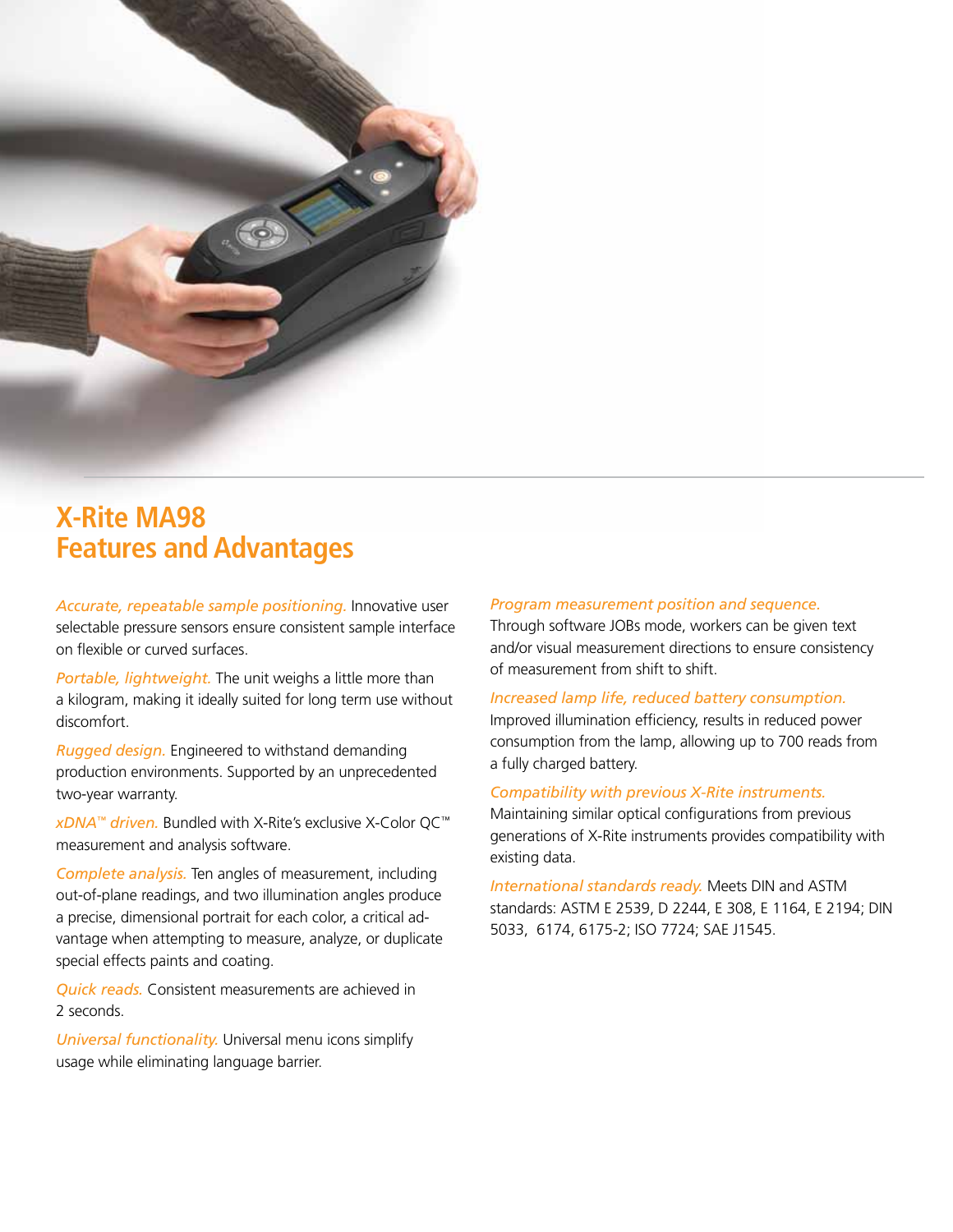![](_page_4_Picture_0.jpeg)